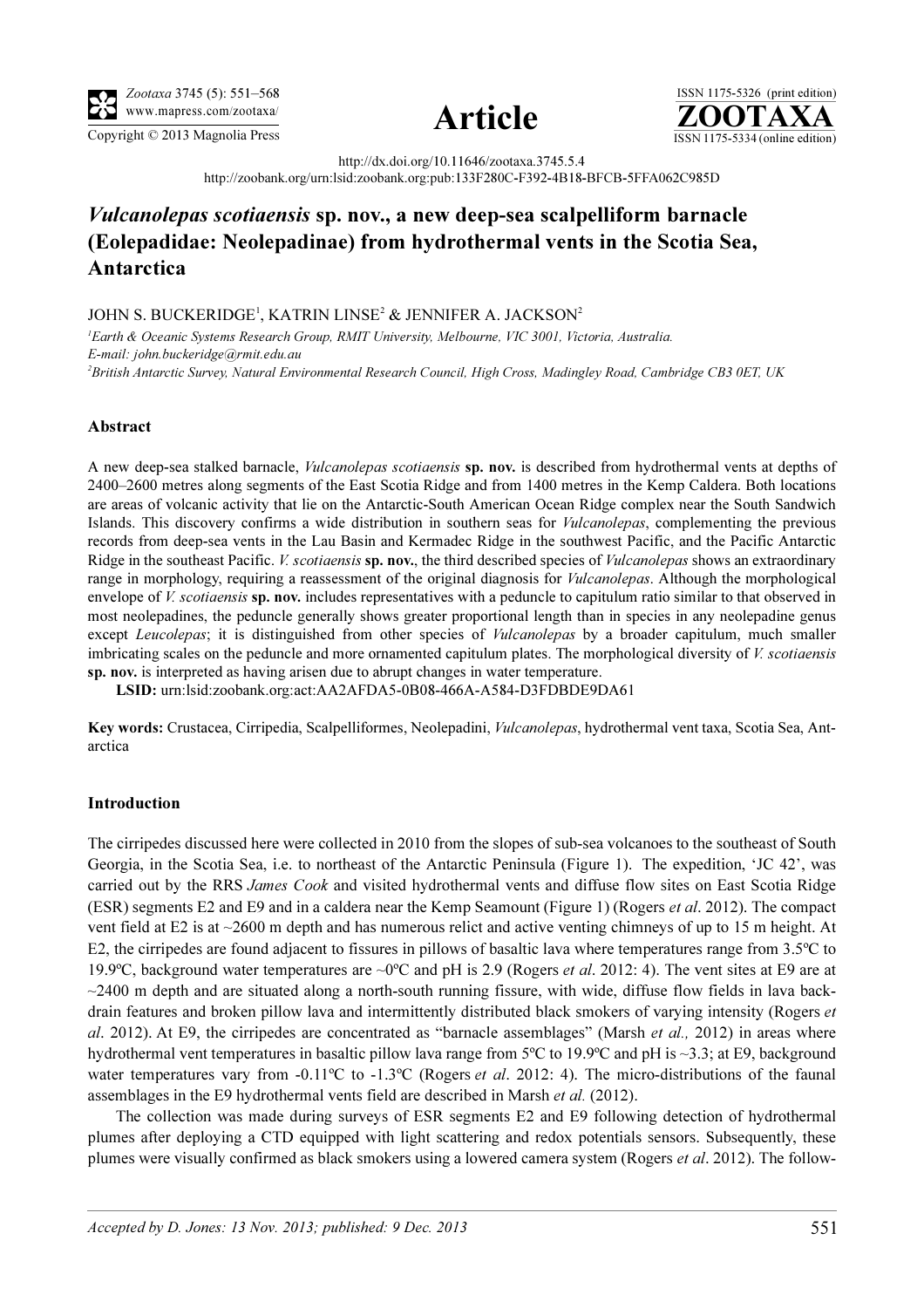permits acceptable feeding without a need to divert resources to produce longer peduncles. The specimens at "Dog's Head" are also heavily encrusted with minerals and as hydrothermal activity is much reduced at E2, it is likely that this build-up represents prolonged exposure to vent fluids, suggesting that these individuals may be older than their E9 counterparts.

# Acknowledgements

We thank the master and crew of RRS James Cook and the staff of the UK National Marine Facilities at the United Kingdom's National Oceanography Centre, especially the pilots and technical teams of ROV Isis, for support during JC42. We are grateful to Elaine Fitzcharles for PCR amplification. This study is part of the ChEsSo (Consortium Grant NE/DO1249X/1) and BAS PSPE programmes funded by The Natural Environment Research Council. Bill Newman, Scripps Institute of Oceanography, CA provided some invaluable comments on cirral morphology.

# References

- Buckeridge, J.S. (1983) The fossil barnacles (Cirripedia: Thoracica) of New Zealand and Australia. New Zealand Geological Survey Paleontological Bulletin, 50, 1–151.
- Buckeridge, J.S. (2000) A new deep-sea vent barnacle, Neolepas osheai sp. nov. (Cirripedia: Thoracica) from the Brothers Caldera, South-west Pacific Ocean. New Zealand Journal of Marine and Freshwater Research, 34, 409–[418.](http://dx.doi.org/10.1080/00288330.2000.9516944) [h](http://dx.doi.org/10.1080/00288330.2000.9516944)ttp://dx.doi.org/10.1080/00288330.2000.9516944
- Buckeridge, J.S. (2009) Ashinkailepas kermadecensis, a new species of deep-sea scalpelliform barnacle (Thoracica: Eolepadidae) from the Kermadec Islands, southwest Pacific. Zootaxa, 2021, 57–65.
- Buckeridge, J.S. & Grant-Mackie, J.A. (1985) A new scalpellid barnacle from the lower Jurassic of New Caledonia. Geologie de la France, 1, 77–80.
- Buckeridge, J.S. & Newman, W.A. (2006) A revision of the Iblidae and the stalked barnacles (Crustacea: Cirripedia: Thoracica), including new ordinal, familial and generic taxa, and two new species from New Zealand and Tasmanian waters. Zootaxa, 1136, 1–38.
- Burmeister, H. (1834) Beiträge zur Naturgeschichte der Rankenfüsser (Cirripedia). G. Reimer, Berlin, 60 pp.
- Darriba, D., Taboada, G.L., Doallo, R. & Posada, D. (2012) jModelTest 2: more models, new heuristics and parallel computing. Nature Methods, [9, 772–772.](http://dx.doi.org/10.1038/nmeth.2109)
	- [h](http://dx.doi.org/10.1038/nmeth.2109)ttp://dx.doi.org/10.1038/nmeth.2109
- Darwin, C. (1854) A Monograph on the Sub-Class Cirripedia. The Balanidae and Verrucidae. Ray Society, London, 684 pp.
- Ewing, B. & Green, P. (1998) Basecalling of automated sequencer traces using phred. II. Error probabilities. Genome Research, [8,186–194.](http://dx.doi.org/10.1101/gr.8.3.175)

[h](http://dx.doi.org/10.1101/gr.8.3.175)ttp://dx.doi.org/10.1101/gr.8.3.175

- Folmer, O., Black, M., Hoeh, W., Lutz, R. & Vrijenhoek, R. (1994) DNA primers for amplification of mitochondrial cytochrome c oxidase subunit I from diverse metazoan invertebrates. Molecular Marine Biology and Biotechnology, 3, 294–297.
- Gage, J.D. (2004) Diversity in deep-sea benthic macrofauna: the importance of local ecology, the larger scale, history and the Antarctic. Deep-Sea Research, [51 \(Pt, II\), 1689–1708.](http://dx.doi.org/10.1016/j.dsr2.2004.07.013) [h](http://dx.doi.org/10.1016/j.dsr2.2004.07.013)ttp://dx.doi.org/10.1016/j.dsr2.2004.07.013
- Guindon, S. & Gascuel, O. (2003) A simple, fast, and accurate algorithm to estimate large phylogenies by maximum likelihood. Systematic Biology, 52, 6967–04.
- Hoch, J.M. (2011) Effects of crowding and wave exposure on cirrus morphology of the acorn barnacle, Semibalanus balanoides. Journal of Crustacean Biology, [31 \(3\), 401–405.](http://dx.doi.org/10.1651/10-3430.1) [h](http://dx.doi.org/10.1651/10-3430.1)ttp://dx.doi.org/10.1651/10-3430.1
- Jones, D.S. (1993) A new *Neolepas* (Cirripedia: Thoracica: Scalpellidae) from an abyssal hydrothermal vent, southeast Pacific. Bulletin of Marine Science, 52 (3), 937–948.
- Linse, K., Jackson, J.A., Fitzcharles, E., Sands, C.J. & Buckeridge, J.S. (2013) Phylogenetic position of Antarctic Scalpelliformes (Crustacea: Cirripedia: Thoracica). Elsevier: Deep-Sea Research I., [73, 99–116.](http://dx.doi.org/10.1016/j.dsr.2012.11.006) [h](http://dx.doi.org/10.1016/j.dsr.2012.11.006)ttp://dx.doi.org/10.1016/j.dsr.2012.11.006
- Littlewood, D.T.J. (1994) Molecular Phylogenetics of Cupped Oysters Based on Partial-28s Ribosomal-Rna Gene-Sequences. Molecular Phylogenetics and Evolution, [3, 221–229.](http://dx.doi.org/10.1006/mpev.1994.1024) [h](http://dx.doi.org/10.1006/mpev.1994.1024)ttp://dx.doi.org/10.1006/mpev.1994.1024
- Marsh, L., Copley, J.T., Huvenne, V.A.I., Linse, K., Reid, W.D.K., Rogers, A.D., Sweeting, C.J. & Tyler, P.A. (2012) Microdistribution of Faunal Assemblages at Deep-Sea Hydrothermal Vents in the Southern Ocean. Plos One, 7 (10), 1–19. [h](http://dx.doi.org/10.1371/journal.pone.0048348)ttp://dx.doi.org/10.1371/journal.pone.0048348